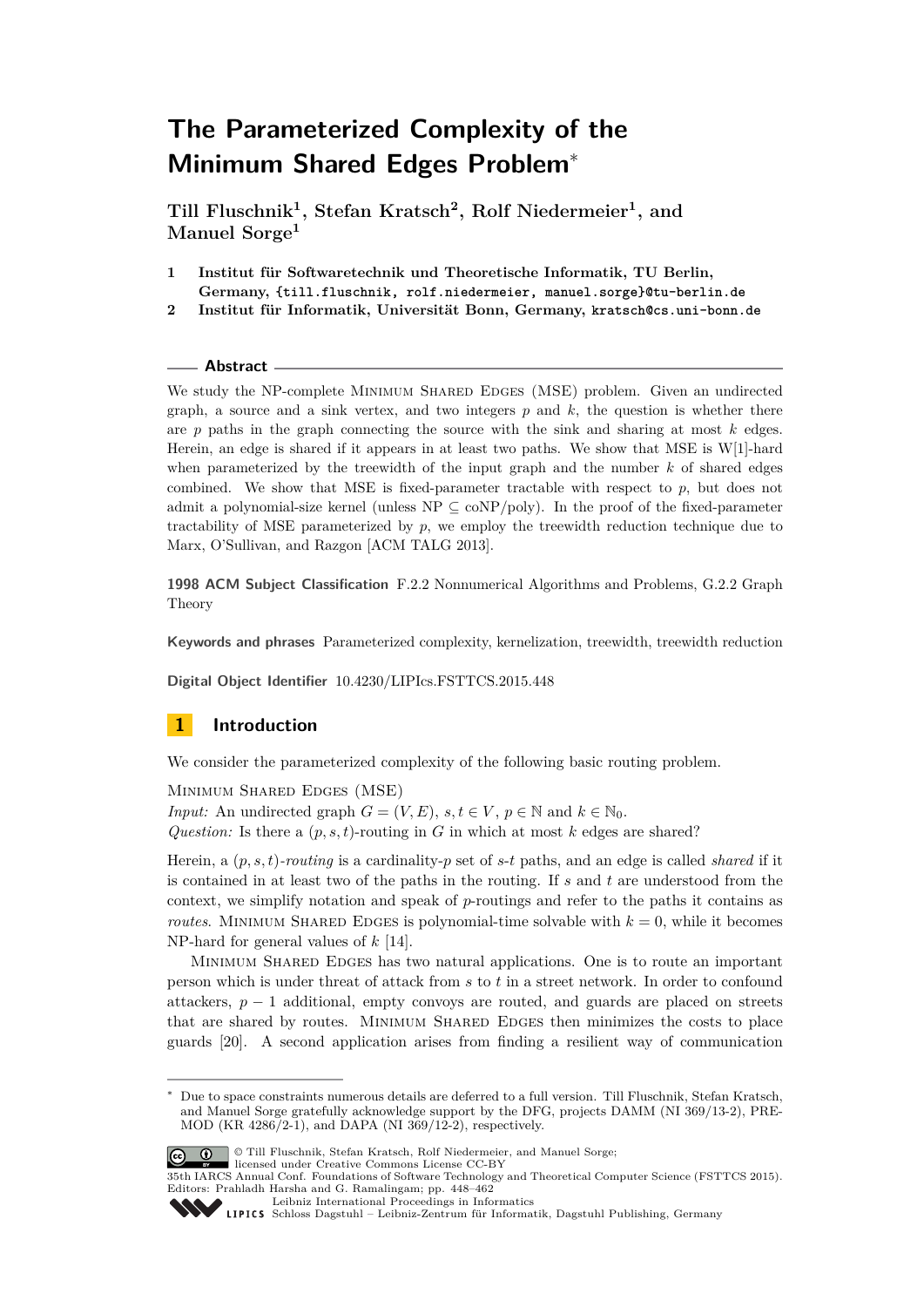between two servers *s* and *t* in an interconnection network, assuming that *p* − 1 faulty connections may be present that block or alter the communicated information. Finding p edge-disjoint paths ensures at least one piece of information arrives unscathed. When this is not possible, and if we can ensure that a link is not faulty by expending some fixed cost per link, then Minimum Shared Edges is the problem of finding a resilient way of communication that minimizes the overall costs [\[21\]](#page-14-2).

We study MINIMUM SHARED EDGES from a parameterized complexity perspective, that is, for certain parameters  $\ell$  of the inputs (of size  $r$ ), we identify algorithms with running time  $f(\ell)$  · poly(*r*) or we prove that such algorithms are unlikely to exist. There are two natural parameters for Minimum Shared Edges: the number *p* of routes and the number *k* of shared edges. Both of them can be reasonably assumed to be small in applications. As we will see, there is also a connection between *p* and the treewidth tw of *G*.

**Related Work.** Omran et al. [\[20\]](#page-14-0) introduced MINIMUM SHARED EDGES on directed graphs and showed NP-hardness by a reduction from SET COVER. The reduction also implies W[1]-hardness with respect to the number *k* of shared arcs in this directed case. Undirected Minimum Shared Edges admits an XP-algorithm with respect to treewidth, more specifically, it can be solved in  $O((n+m) \cdot (p+1)^{2^{\omega \cdot (\omega+1)/2}})$  time [\[24\]](#page-14-3), where  $\omega$  upper-bounds the treewidth of the input graph.

Assadi et al. [\[2\]](#page-13-1) introduced a generalization of directed MINIMUM SHARED EDGES, called MINIMUM VULNERABILITY, which additionally considers arc weights (the cost of sharing an arc), arc capacities (an upper bound on the number of routes supported by an arc) and a share-threshold for each arc (the threshold of routes, possibly other than two, after which the arc becomes shared). Directed Minimum Vulnerability admits an XP-algorithm with respect to the number  $p$  of routes  $[2]$ . Undirected MINIMUM VULNERABILITY is NP-hard even on bipartite series-parallel graphs, but admits a pseudo-polynomial-time algorithm on bounded treewidth graphs [\[1\]](#page-13-2). Furthermore, Minimum Vulnerability is fixed-parameter tractable with respect to *p* on chordal graphs [\[1\]](#page-13-2).

There are also several results regarding approximation algorithms and lower bounds [\[2,](#page-13-1) [20\]](#page-14-0); however, our focus is on exact algorithms.

**Our Contributions.** We present two main results: MINIMUM SHARED EDGES is fixedparameter tractable (FPT) with respect to the number *p* of routes and it is W[1]-hard with respect to the treewidth tw and the number *k* of shared edges combined. Moreover, complementing the fixed-parameter tractability result with respect to *p*, we show that there is no polynomial-size problem kernel with respect to  $p$  (Section [5\)](#page-9-0), unless NP  $\subseteq$  coNP/poly.

The FPT result with respect to  $p$  is obtained by modifying the input graph so that the resulting graph has treewidth bounded by some (exponential) function of *p* using the treewidth reduction technique [\[17\]](#page-14-4) (see Section [4\)](#page-5-0). Then we apply a dynamic program which also is an FPT algorithm with respect to *p* and tw (Section [3\)](#page-3-0). For this purpose, we design a new dynamic program rather than using the ones from the literature [\[1,](#page-13-2) [2\]](#page-13-1). In comparison, ours yields an improved running time in the  $FPT$  algorithm with respect to  $p$ , that is, the dependence is doubly exponential on *p* rather than triply exponential. Our result complements the known FPT algorithm for undirected Minimum Vulnerability on chordal graphs, parameterized by  $p$  [\[1\]](#page-13-2). Treewidth reduction has lately also found applications in a wide variety of other problems, for example, in graph coloring [\[5\]](#page-13-3), graph partitioning [\[3\]](#page-13-4), and arc routing [\[15\]](#page-13-5).

As mentioned, our second main result is that MINIMUM SHARED EDGES is  $W[1]$ -hard with respect to the treewidth tw and the number *k* of shared edges combined. This provides a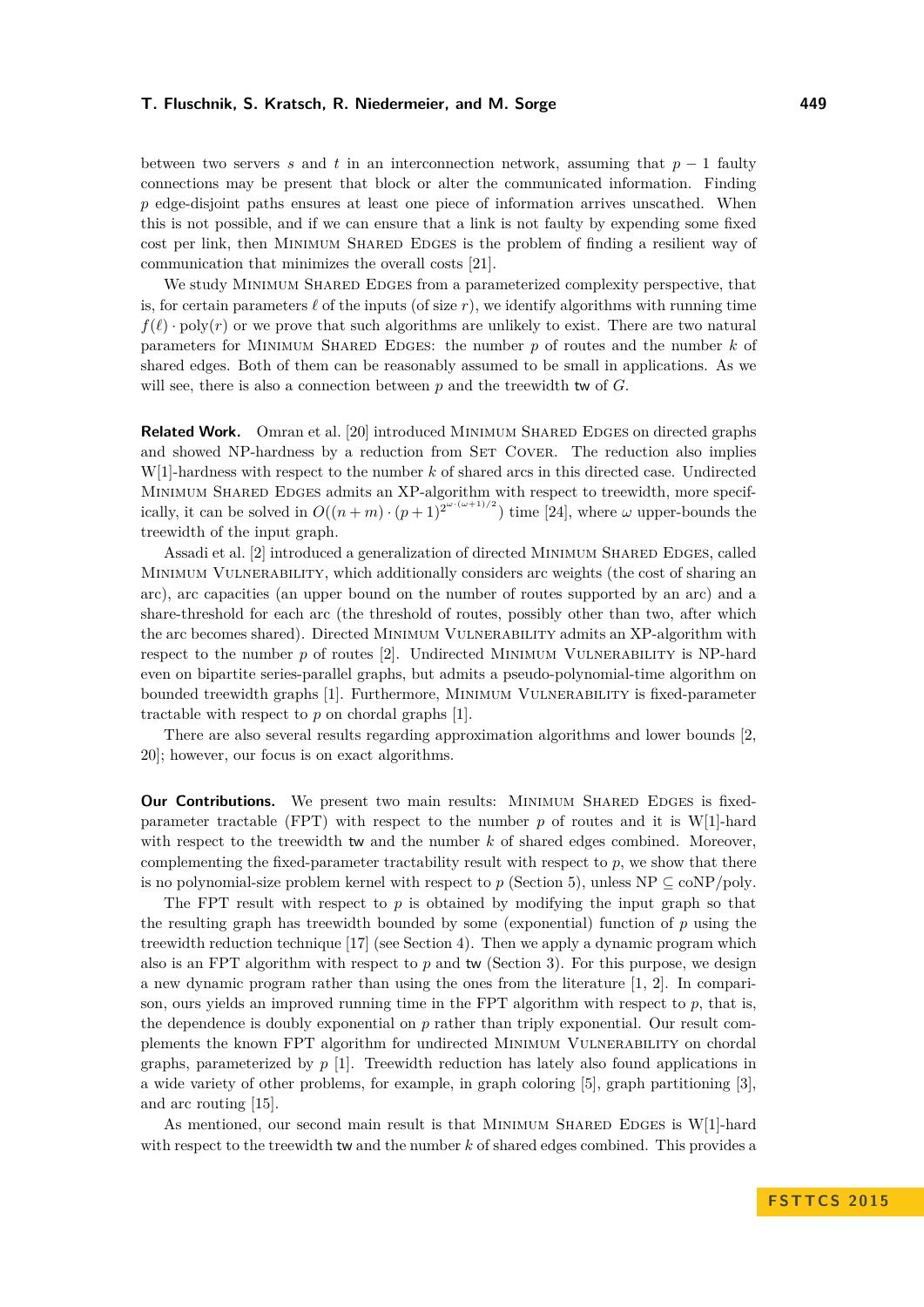corresponding lower bound for the known polynomial-time algorithms on constant-treewidth graphs for Minimum Shared Edges and for the more general undirected Minimum Vul-NERABILITY  $[1, 2]$  $[1, 2]$ . More precisely, the degree of the polynomial in the running time depend on tw and our result shows that removing this dependence is impossible unless  $FPT = W[1]$ . Interestingly, the known dynamic programs on tree decompositions keep track of the number of routes over certain separators in their tables. Our hardness result shows that information of this sort is crucial.

# **2 Preliminaries**

We use basic notation from parameterized complexity [\[6,](#page-13-6) [10,](#page-13-7) [13,](#page-13-8) [18\]](#page-14-5) and graph theory [\[8,](#page-13-9) [23\]](#page-14-6).

**Graphs and Tree Decompositions.** Unless stated otherwise, all graphs are without parallel edges or loops. When it is not ambiguous, we use *n* for the number of vertices of a graph and *m* for the number of edges.

Let  $G = (V, E)$  be an undirected graph. We write  $V(G)$  for the vertex set of graph G and  $E(G)$  for the edge set of graph *G*. We define the size of graph *G* as  $|G| := |V(G)| + |E(G)|$ . For a vertex set  $W \subseteq V(G)$ , we denote by  $G[W]$  the subgraph of *G induced* by the vertex set *W*. For an edge set  $F \subseteq E(G)$ , we denote by  $G[F]$  the subgraph of *G induced* by the edge set *F*. We write  $G/F$  and  $G\ F$  for the contraction and the deletion of the edges in *F*, respectively (we write  $G/e$  and  $G\backslash e$  for short if  $F = \{e\}$ ).

A *tree decomposition* of a graph *G* is a tuple  $\mathbb{T} := (T,(B_\alpha)_{\alpha \in V(T)})$  of a tree *T* and family  $(B_{\alpha})_{\alpha \in V(T)}$  of sets  $B_{\alpha} \subseteq V(G)$ , called *bags*, such that

- **(i)**  $V(G) = \bigcup_{\alpha \in V(T)} B_{\alpha},$
- (ii) for every edge  $e \in E(G)$  there exists an  $\alpha \in V(T)$  such that  $e \subseteq B_{\alpha}$  and

**(iii)** for each  $v \in V(G)$ , the graph induced by the node set  $\{\alpha \in V(T) \mid v \in B_{\alpha}\}\)$  is a tree. The *width*  $\omega$  of a tree decomposition T of a graph *G* is defined as  $\omega(T) := \max\{|B_{\alpha}| - 1 | \alpha \in$  $V(T)$ . The *treewidth* tw(*G*) of a graph *G* is the minimum width over all tree decompositions of *G*. A tree decomposition  $\mathbb{T} = (T, (B_\alpha)_{\alpha \in V(T)})$  is a *nice tree decomposition with introduce edge nodes* if the following conditions hold.

- **(i)** The tree *T* is rooted and binary.
- **(ii)** For each edge in *E*(*G*) there is exactly one *introduce edge node* in T, where an introduce edge node is a node  $\alpha$  in the tree decomposition T of *G* labeled with an edge  $\{v, w\} \in$ *E*(*G*) with  $v, w \in B_\alpha$  that has exactly one child node *α*'; furthermore  $B_\alpha = B_{\alpha'}$ .
- (iii) Each node  $\alpha \in V(T)$  is of one of the following types:
	- $\equiv$  introduce edge node;
	- *leaf node:*  $\alpha$  is a leaf of *T* and  $B_{\alpha} = \emptyset$ ;
	- *introduce vertex node:*  $\alpha$  is an inner node of *T* with exactly one child node  $\beta \in V(T)$ ; furthermore  $B_{\beta} \subseteq B_{\alpha}$  and  $|B_{\alpha} \setminus B_{\beta}| = 1$ ;
	- *forget node*:  $\alpha$  is an inner node of *T* with exactly one child node  $\beta \in V(T)$ ; furthermore  $B_{\alpha} \subseteq B_{\beta}$  and  $|B_{\beta} \backslash B_{\alpha}| = 1$ ;
	- *join node:*  $\alpha$  is an inner node of *T* with exactly two child nodes  $\beta, \gamma \in V(T)$ ; furthermore  $B_{\alpha} = B_{\beta} = B_{\gamma}$ .

A given tree decomposition can be modified in linear time to fulfill the above constraints; moreover, the number of nodes in such a tree decomposition of width  $\omega$  is  $O(\omega \cdot n)$  [\[16,](#page-13-10) [7\]](#page-13-11).

**Cuts and Paths.** Let *G* be an undirected, connected graph. A *cut*  $C \subseteq E$  is a set of edges such that the graph  $G\backslash C$  is not connected. Let  $s, t \in V(G)$  be two vertices in *G*. An  $s$ *-t cut*  $C$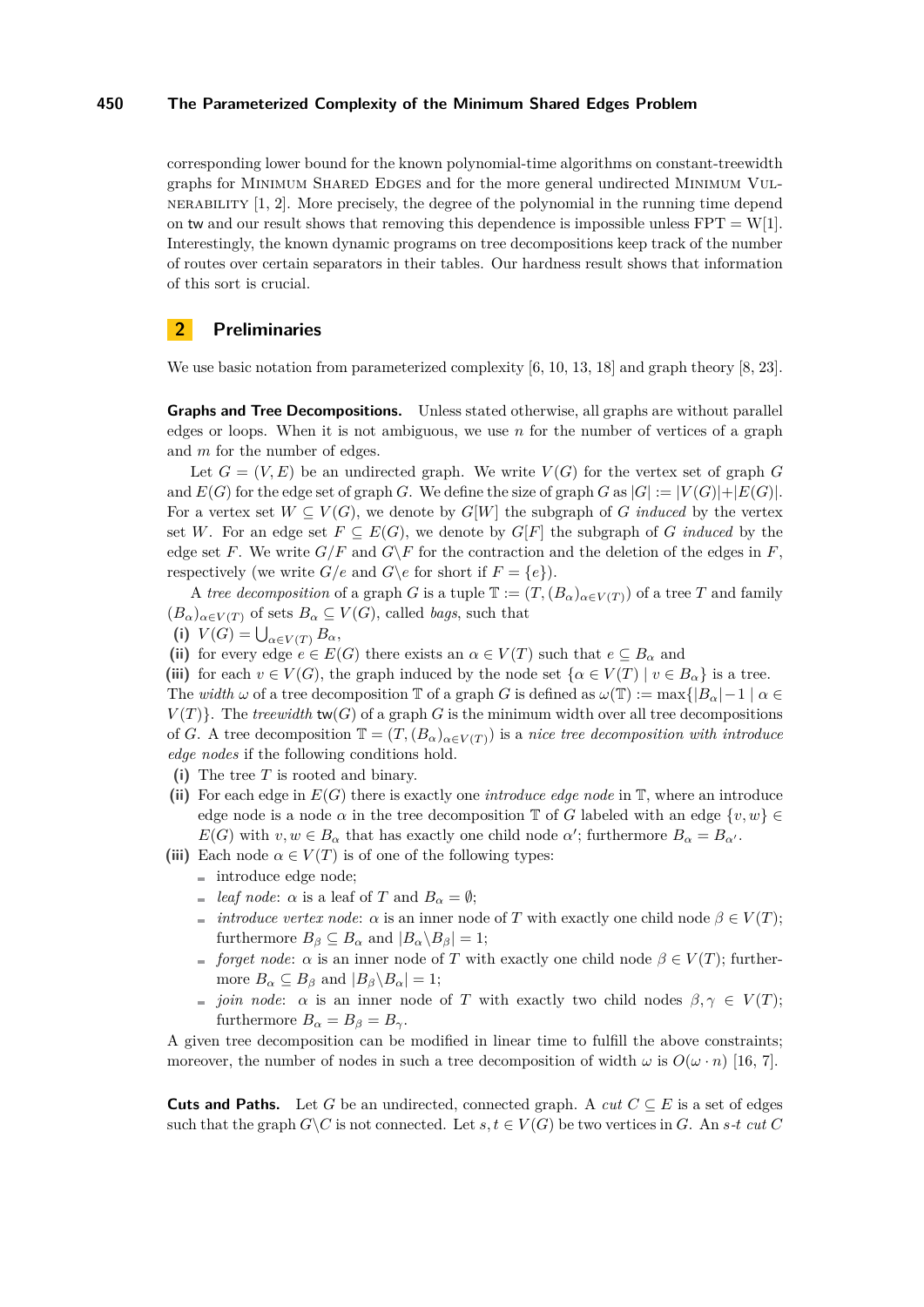is a cut such that the vertices *s* and *t* are not connected in  $G\setminus C$ . A *minimum s-t cut* is an *s*-*t* cut *C* such that  $|C| = \min |C'|$ , where the minimum is taken over all *s*-*t* cuts *C'* in *G*. An *s*-*t* cut *C* in *G* is *minimal* if for all edges  $e \in C$  it holds that  $C \setminus \{e\}$  is not an *s*-*t* cut in *G*.

A *path* is a connected graph with exactly two vertices of degree one and no vertex of degree at least three. We call the vertices with degree one the *endpoints* of the path. The *length* of a path is defined as the number of edges in the path. For two distinct vertices  $s, t \in V(G)$ , we refer to the path with endpoints *s* and *t* (as subgraph of *G*) as *s*-*t* path in *G*.

**Parameterized Complexity.** A *parameterized problem* is a set of instances  $(\mathcal{I}, \ell)$ , where  $\mathcal{I} \in \Sigma^*$  for a finite alphabet  $\Sigma$ , and  $\ell \in \mathbb{N}$  is the *parameter*. A parameterized problem *Q* is *fixed-parameter tractable*, shortly FPT, if there exists an algorithm that on input  $(\mathcal{I}, \ell)$ decides whether  $(\mathcal{I}, \ell)$  is a yes-instance of *Q* in  $f(\ell) \cdot |\mathcal{I}|^{O(1)}$  time, where *f* is a computable function independent of  $|\mathcal{I}|$ .

W[*t*],  $t \geq 1$ , are classes that (amongst others) contain parameterized problems which presumably do not admit FPT algorithms. Hardness for W[*t*] can be shown by reducing from a W[*t*]-hard problem, using a *parameterized* reduction, that is, a many-to-one reduction that runs in FPT time and maps any instance  $(\mathcal{I}, \ell)$  to another instance  $(\mathcal{I}', \ell')$  such that  $\ell' \leq f(\ell)$  for some computable function *f*.

A parameterized problem *Q* is *kernelizable* if there exists a polynomial-time self-reduction that maps an instance  $(\mathcal{I}, \ell)$  of *Q* to another instance  $(\mathcal{I}', \ell')$  of *Q* such that: (1)  $|\mathcal{I}'| \leq \lambda(\ell)$ for some computable function  $\lambda$ , (2)  $\ell' \leq \lambda(\ell)$ , and (3)  $(\mathcal{I}, \ell)$  is a yes-instance of *Q* if and only if  $(\mathcal{I}', \ell')$  is a yes-instance of *Q*. The instance  $(\mathcal{I}', \ell')$  is called the *problem kernel* of  $(\mathcal{I}, \ell)$ and  $\lambda$  is called its *size*.

## <span id="page-3-0"></span>**3 An Algorithm for Small Treewidth and Small Number of Paths**

In this section we present the following theorem.

<span id="page-3-1"></span>▶ **Theorem 1.** Let *G* be a graph with  $s, t \in V(G)$  given together with a tree decomposition *of width*  $\omega$ . Let  $p \in \mathbb{N}$  be an integer. Then the minimum number of shared edges in a  $(p, s, t)$ -routing can be computed in  $O(p \cdot (\omega + 4)^{3 \cdot p \cdot (\omega + 3) + 4} \cdot n)$  time.

The proof is based on a dynamic program that computes a table for each node of the (arbitrarily rooted) tree decomposition in a bottom-up fashion. For our application, it is convenient to use a nice tree decomposition with introduce edge nodes such that each bag contains the sink and the source node. For each node  $\alpha$  in the tree decomposition  $\mathbb T$  of  $G$ , we define  $V_\alpha$  as the set of vertices and  $E_\alpha$  as the set of edges that are introduced in the subtree rooted at node  $\alpha$ . In other words, a vertex  $v \in V(G)$  is in  $V_{\alpha}$  if and only if there exists at least one introduce vertex node in the subtree rooted at node *α* that introduced vertex *v*. As a special case, since the vertices *s* and *t* are contained in every bag, we consider *s* and *t* as introduced by each leaf node. An edge  $e \in E(G)$  is in  $E_{\alpha}$  if and only if there exists an introduce edge node in the subtree rooted at node  $\alpha$  that introduced edge  $e$ . Recall that there is a unique introduce edge node for every edge of graph *G*. We define  $G_{\alpha} := (V_{\alpha}, E_{\alpha})$ as the graph for node  $\alpha$ . For every leaf node  $\alpha$  in  $\mathbb{T}$ , we set  $V_{\alpha} = \{s, t\}$  and  $E_{\alpha} = \emptyset$ .

**Partial Solutions.** We define a set of *p* forests in  $G_\alpha$  as a *partial solution*  $L_\alpha$  for node  $\alpha$ . Instead of asking for *p s*-*t* routes that share at most *k* edges, we can ask for *p s*-*t* forests that share at most *k* edges, where an *s*-*t* forest is a forest that contains at least one tree connecting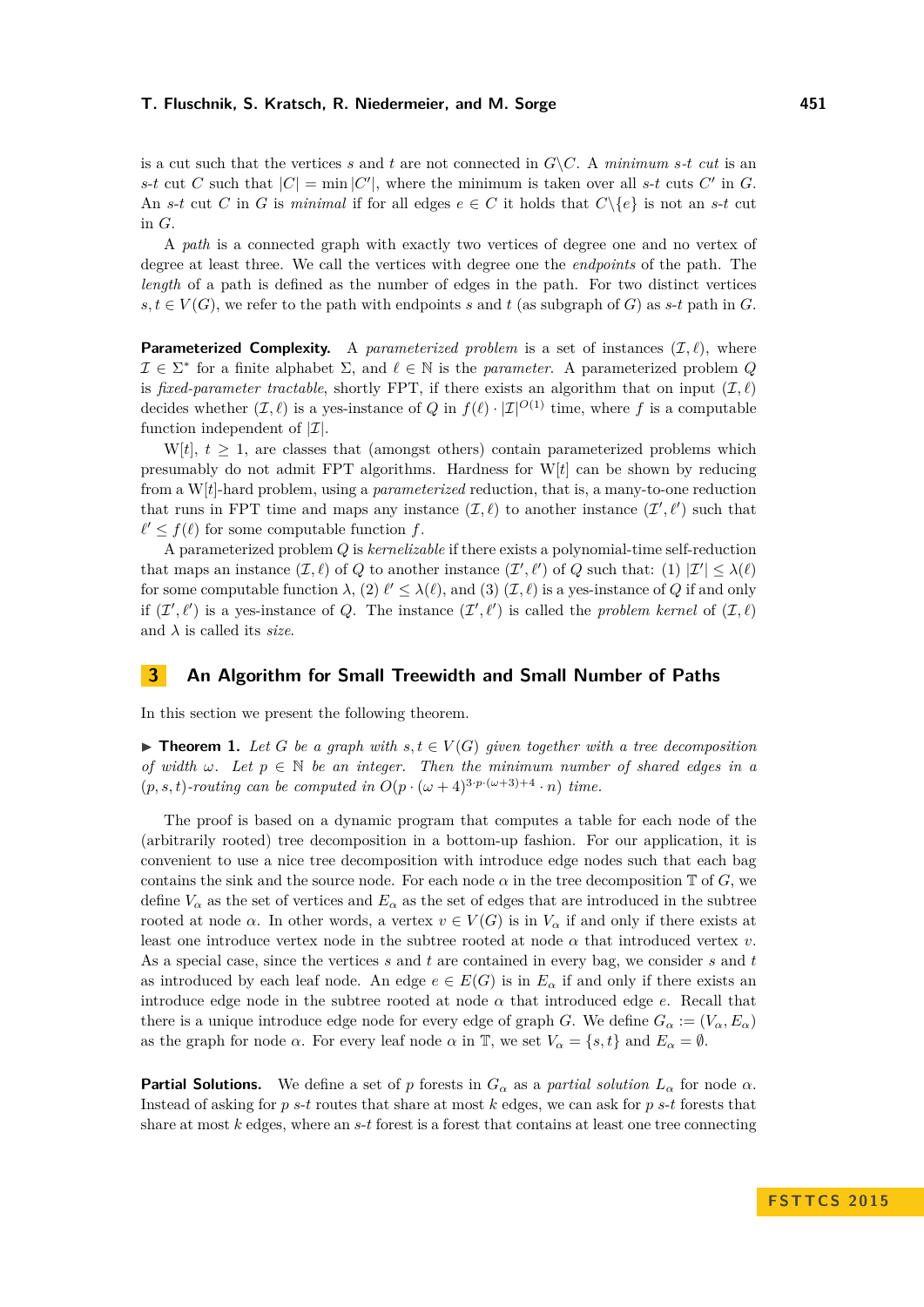vertices *s* and *t*. Note that every forest that contains a tree containing both vertices *s* and *t* can be "reduced" to an *s*-*t* path. A partial solution  $L_{\alpha}$  has a cost value  $c(L_{\alpha})$ , which is the number of edges in  $G_{\alpha}$  that appear in at least two of the *p* forests in  $L_{\alpha}$ .

In order to represent the intersection of the trees in a partial solution with the bag that we are currently considering, we use the following notation. For each node  $\alpha$  in the tree decomposition  $\mathbb{T}$  of *G*, we consider *p*-tuples of pairs  $\mathcal{X}^{\alpha} := (\mathcal{Y}_q^{\alpha}, Z_q^{\alpha})_{q=1,\dots,p}$ , where for each  $q \in [p], Z_q^{\alpha} \subseteq B_{\alpha}$  together with  $\mathcal{Y}_q^{\alpha} \subseteq 2^{B_{\alpha}}$  is a partition of  $B_{\alpha}$ , that is,

(i)  $\bigcup_{M \in \mathcal{Y}_q^{\alpha}} M \cup Z_q^{\alpha} = B_\alpha$ , and

(ii) for all  $X, Y \in \mathcal{Y}_q^{\alpha} \cup \{Z_q^{\alpha}\}\$  with  $X \neq Y$  it holds that  $X \cap Y = \emptyset$ .

We say that  $\mathcal{X}^{\alpha}$  is a *signature* for node  $\alpha$ . For each  $q \in [p]$ , we call the pair  $(\mathcal{Y}_q^{\alpha}, \mathcal{Z}_q^{\alpha})$  a *segmentation* of the vertex set  $B_\alpha$ . We write segmentation *q* instead of segmentation with index *q* for short. We call each  $M \in \mathcal{Y}_q^{\alpha}$  a *segment* of the segmentation *q* and we call  $Z_q^{\alpha}$ the *zero*-segment of the segmentation *q*.

To connect signatures (and segmentations) with the partial solutions that they represent, we use the following notation. We say that the signature X *<sup>α</sup>* is a *valid* signature for node *α* if there is a partial solution  $L_{\alpha}$  for node  $\alpha$  such that for each  $q \in [p]$ , the zero-segment  $Z_q^{\alpha}$ is the set of nodes in  $B_\alpha$  that do not appear in the forest with index q and for each set  $M \in \mathcal{Y}_q^{\alpha}$ , there is a tree *S* in the forest with index *q* such that  $M = B_{\alpha} \cap V(S)$ . In other words, the sets in  $\mathcal{Y}_q^{\alpha}$  correspond to connected components in the forest with index *q* of the partial solution. We say that  $\mathcal{X}^{\alpha}$  is a signature *induced* by the partial solution  $L_{\alpha}$  if  $\mathcal{X}^{\alpha}$  is a valid signature for node  $\alpha$  and the partial solution  $L_{\alpha}$  validates  $\mathcal{X}^{\alpha}$ . In this case, for each  $q \in [p]$ , the pair  $(\mathcal{Y}_q^{\alpha}, Z_q^{\alpha})$  is an *induced* segmentation. We remark that given  $\mathcal{X}^{\alpha}$ , there can be exactly one, more than one, or no partial solution with signature  $\mathcal{X}^{\alpha}$ . Given a partial solution  $L_{\alpha}$  for  $G_{\alpha}$ , there is exactly one signature induced by  $L_{\alpha}$ . Let  $\mathcal{X}^{\alpha}$  be a signature for node  $\alpha$  such that there is no partial solution for  $G_{\alpha}$  that induces the signature  $\mathcal{X}^{\alpha}$ , then we say that  $\mathcal{X}^{\alpha}$  is an *invalid* signature.

Let  $\mathbb{T} = (T_{\mathbb{T}}, (B_{\alpha})_{\alpha \in V(T_{\mathbb{T}})})$  be a nice tree decomposition of *G* with introduce edge nodes and vertices *s* and *t* contained in every bag. Let  $\omega := \omega(\mathbb{T})$  be the width of  $\mathbb{T}$ . We consider the table *T* in the following dynamic program that we process bottom-up on the tree decomposition T, that is, we start to fill the entries of the table *T* at the leaf nodes of the tree decomposition T and we traverse the tree of the tree decomposition from the leaves to the root. For a node  $\alpha$  in the tree decomposition T and a signature  $\mathcal{X}^{\alpha}$  for node  $\alpha$ , the entry  $T[\alpha, \mathcal{X}^{\alpha}]$  is defined as

$$
T[\alpha, \mathcal{X}^{\alpha}] := \begin{cases} \min c(L_{\alpha}), & \text{if } \mathcal{X}^{\alpha} \text{ is a valid signature,} \\ \infty, & \text{otherwise,} \end{cases}
$$

where the minimum is taken over all partial solutions  $L_{\alpha}$  in  $G_{\alpha}$  such that  $L_{\alpha}$  induces the signature X *α*.

For each type of node in T, we define a rule on how to fill each entry in *T*, and discuss the running time for applying the rule and the running time for filling all entries in *T* for the given type of node. Due to space constraints, we give some details only for introduce edge nodes, and defer the correctness proof and the remaining nodes to the full version of the paper.

**Introduce Edge Node.** Let  $\alpha$  be an introduce edge node of  $\mathbb{T}$ , let  $\beta$  be the child node of  $\alpha$ , and let  $e = \{v, w\}$  be the edge introduced by node  $\alpha$ . Two signatures  $\mathcal{X}^{\alpha}$  and  $\mathcal{X}^{\beta}$  are *compatible* if for each  $q \in [p]$ , one of the following conditions holds: (i)  $\mathcal{Y}_q^{\alpha} = \mathcal{Y}_q^{\beta}$ , or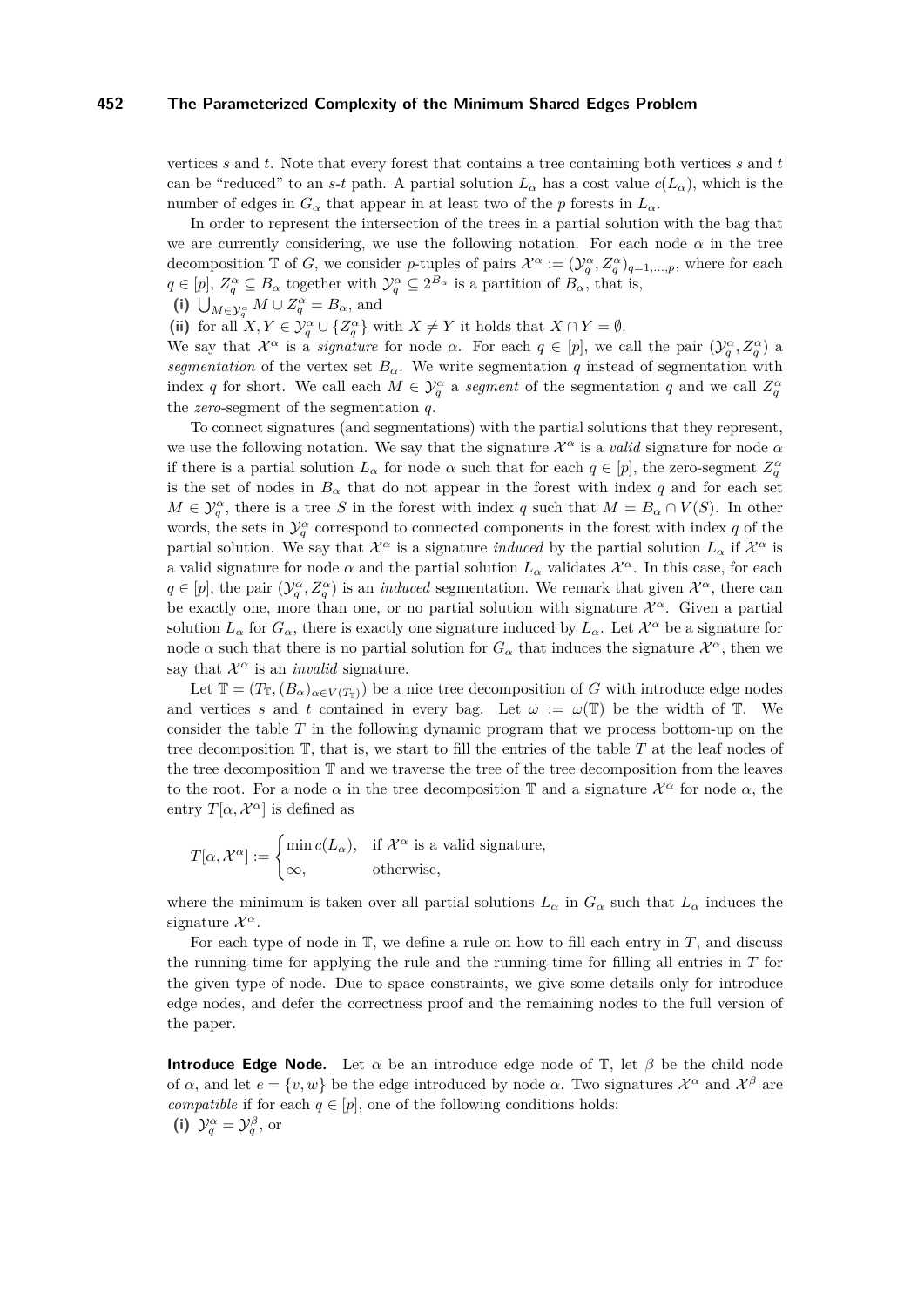(ii) 
$$
\mathcal{Y}_q^{\alpha} = (\mathcal{Y}_q^{\beta} \setminus \{M_1, M_2\}) \cup \{M_1 \cup M_2\}
$$
 with  $M_1, M_2 \in \mathcal{Y}_q^{\beta}, M_1 \neq M_2$ , and  $v \in M_1$  and  $w \in M_2$ .

If  $\mathcal{X}^{\alpha}$  and  $\mathcal{X}^{\beta}$  are compatible, then let  $Q \subseteq [p]$  be the set of indices such that for all  $q \in Q$ (ii) holds and for all  $q \in [p] \setminus Q$  (i) holds. We say that  $\mathcal{X}^{\alpha}$  and  $\mathcal{X}^{\beta}$  are *share-compatible* if  $|Q| \geq 2$ . We claim that

$$
T[\alpha, \mathcal{X}^{\alpha}] = \min_{\mathcal{X}^{\beta} \text{ compatible with } \mathcal{X}^{\alpha}} \left( T[\beta, \mathcal{X}^{\beta}] + \begin{cases} 1, & \text{if } \mathcal{X}^{\beta} \text{ and } \mathcal{X}^{\alpha} \text{ are share-compatible,} \\ 0, & \text{otherwise.} \end{cases} \right)
$$

In other words, two signatures  $\mathcal{X}^{\alpha}$  for node  $\alpha$  and  $\mathcal{X}^{\beta}$  for node  $\beta$  are compatible if and only if for all  $q \in [p]$ , either by (i) it holds that the segmentation *q* in  $\mathcal{X}^{\alpha}$  is equal to the segmentation *q* of  $\mathcal{X}^{\beta}$ , or by (ii) it holds that the segmentation *q* of  $\mathcal{X}^{\alpha}$  is the result of merging two segments in the segmentation *q* of  $\mathcal{X}^{\beta}$ , where none of the two segments is the zero-segment, and vertex *v* is in the one segment, and vertex *w* is in the other segment. This corresponds to connecting two trees by edge  $e$  in the forest with index  $q$ , where  $v$  is in the one tree and  $w$  in the other tree. Note that connecting two vertex-disjoint trees by exactly one edge yields a tree. The deletion of edge *e* in every forest of a partial solution for  $G_\alpha$ that includes the edge *e* yields a partial solution for  $G_{\beta}$ . We remark that  $G_{\alpha} = G_{\beta} + \{e\},\$ that is,  $G_{\alpha}$  differs from  $G_{\beta}$  only by the additional edge *e*.

*Running time.* For each signature  $\mathcal{X}^{\alpha}$ , we check all signatures  $\mathcal{X}^{\beta}$  for node  $\beta$  for compatibility, that means, we need to check for each  $q \in [p]$  whether the segmentations are equal (i) or whether the segmentation *q* of  $\mathcal{X}^{\alpha}$  is derived by merging two segments in the segmentation *q* of  $\mathcal{X}^{\beta}$  (ii). To check condition (i) as well as to check condition (ii) can be done in  $O(p \cdot |B_\alpha|^2)$  time. Therefore, the overall running time for filling all entries in *T* for an introduce edge node is in  $O(p \cdot (\omega+2)^{2 \cdot p \cdot (\omega+1)+2})$ .

The bottleneck in computing the tables is in the join nodes; they induce a running time portion of  $O(p \cdot (\omega + 2)^{3 \cdot p \cdot (\omega + 1) + 3})$ . Hence, filling the tables for each node in the tree decomposition can be done in the running time claimed by Theorem [1.](#page-3-1) By the above arguments about partial solutions, the minimum number of shared edges in a (*p, s, t*)-routing can then be read off from the table in the root node of the tree decomposition, where we take the minimum value over all signatures where for each of the *p* segmentations there exists a segment that contains both vertices *s* and *t*. Hence, Theorem [1](#page-3-1) follows.

We remark that we can modify the dynamic program in such a way that we can solve the weighted variant of MINIMUM SHARED EDGES, that is, with weights  $w : E(G) \to \mathbb{N}$  on the edge set of the input graph.

## <span id="page-5-0"></span>**4 Fixed-Parameter Tractability with Respect to the Number of Paths**

In this section we outline a proof for the following classification result.

<span id="page-5-1"></span>**Findmergeright Theorem 2.** MINIMUM SHARED EDGES *is fixed-parameter tractable with respect to the number p of routes.*

The basic idea for the proof is to use treewidth reduction [\[17\]](#page-14-4), a way to process a graph *G* containing terminals  $s, t$  in such a way that each minimal  $s$ - $t$  separator of size at most  $p-1$  is preserved and the treewidth of the resulting graph is bounded by a function of *p*. The reason that this approach works is that each  $(p, s, t)$ -routing is characterized by its shared edges, and these are contained in minimal cuts of size at most *p*−1. However, treewidth reduction preserves only minimal separators, that is, vertex sets, and not necessarily minimal cuts,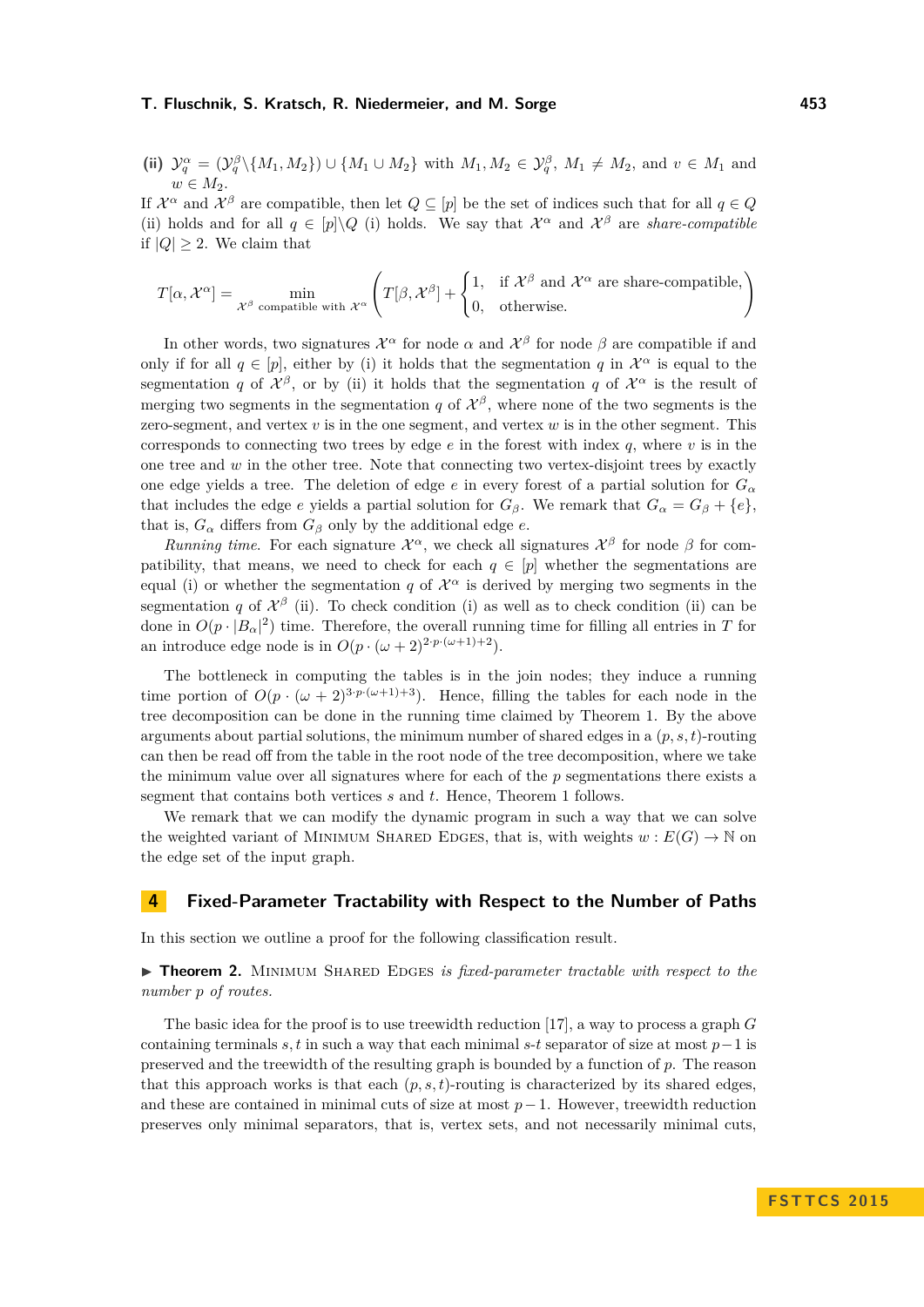<span id="page-6-0"></span>

**Figure 1** Overview of the strategy behind the proof of Theorem [2.](#page-5-1)

that is, edge sets. Hence, we need to further process the input graph and the graph coming out of the treewidth reduction process.

We now describe the approach in more detail; refer to Figure [1](#page-6-0) for an overview of the following modifications and the graphs obtained in each step. In the following, we modify step by step graph *G* to graph *G*<sup>∗</sup> . We start with the following lemma which states that if our instance is a yes-instance, then we can find a solution where each of the shared edges is part of a minimal *s*-*t* cut of size smaller than the number *p* of routes.

<span id="page-6-1"></span>**Example 3.** *If*  $(G, s, t, p, k)$  *is a yes-instance of* MSE *and G has a minimal s*-*t cut of size smaller than p*, then there exists a solution  $F \subseteq E$  such that each  $e \in F$  *is in a minimal* s-*t cut of size smaller than p in G.*

Recall that if *G* does not have a minimal *s*-*t* cut of size smaller than *p*, then we can find *p s*-*t* routes without sharing an edge.

As mentioned before, as part of our approach we use the treewidth reduction tech-nique [\[17\]](#page-14-4). Given a graph  $G = (V, E)$  with  $T = \{s, t\} \subseteq V(G)$  and an integer  $\ell \in \mathbb{N}$ , first the treewidth reduction technique computes the set *C* of vertices containing all vertices in *G* which are part of a minimal  $s$ -*t* separator of size at most  $\ell$  in  $G$ . Then, it constructs the socalled *torso* of graph *G* given *C* and *T*, that is, the induced subgraph  $G[C \cup T]$  with additional edges between each pair of vertices  $v, w \in C \cup T$  with  $\{v, w\} \notin E(G)$  if there is a *v*-*w* path in *G* whose internal vertices are not contained in  $C \cup T$ . Finally, each of these additional edges is subdivided and  $\ell$  additional copies of each of that subdivisions are introduced, that is, if  $\{v, w\}$  is one of these additional edges, then the vertices  $x_1^{vw}, \ldots, x_{\ell+1}^{vw}$  are added and edge  $\{v, w\}$  is replaced by the edges  $\{\{v, x_1^{vw}\}, \ldots, \{v, x_{\ell+1}^{vw}\}, \{x_1^{vw}, w\}, \ldots, \{x_{\ell+1}^{vw}, w\}\}.$  In the following, we denote these paths by *copy paths*. The resulting graph contains all minimal *s*-*t* separators of size at most  $\ell$  in *G* and has treewidth upper-bounded by  $h(\ell)$  for some function  $h$  only depending on  $\ell$ .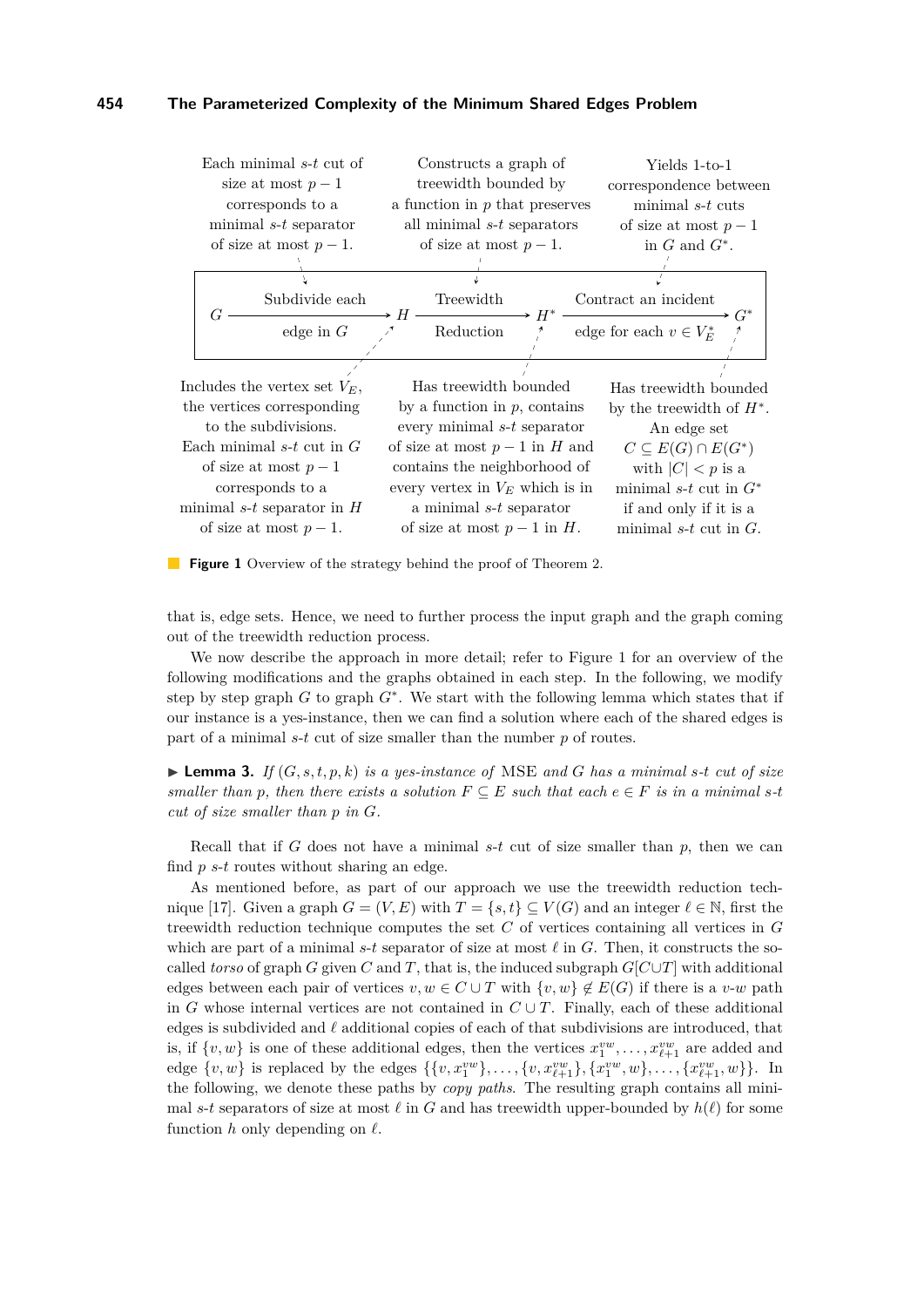<span id="page-7-3"></span>▶ **Theorem 4** (Treewidth reduction [\[17,](#page-14-4) Theorem 2.15]). Let G be a graph,  $T \subseteq V(G)$ , and let  $\ell$  be an integer. Let C be the set of all vertices of G participating in a minimal s-t *separator of size at most*  $\ell$  *for some*  $s, t \in T$ *. For every fixed*  $\ell$  *and*  $|T|$ *, there is a linear-time algorithm that computes a graph G*<sup>∗</sup> *having the following properties:*

- 1.  $C \cup T \subseteq V(G^*)$ .
- **2.** For every  $s, t \in T$ , a set  $L \subseteq V(G^*)$  with  $|L| \leq \ell$  is a minimal  $s$ - $t$  separator of  $G^*$  if and *only if*  $L \subseteq C \cup T$  *and*  $L$  *is a minimal s-t separator of*  $G$ *.*
- **3.** The treewidth of  $G^*$  is at most  $h(\ell, |T|)$  for some function  $h$ .
- **4.**  $G^*[C \cup T]$  *is isomorphic to*  $G[C \cup T]$ *.*

For finding a *p*-routing we are interested in minimal *s*-*t* cuts of size smaller than *p* in *G*. The treewidth reduction technique guarantees to preserve minimal *s*-*t* separators of a specific size, but does not guarantee to preserve minimal *s*-*t* cuts of a specific size. Thus, we need to modify our graph *G* in such a way that each minimal *s*-*t* cut in *G* corresponds to a minimal *s*-*t* separator in the modified graph. We modify graph *G* in the following way.

<span id="page-7-0"></span> $\triangleright$  **Step 1.** *Subdivide each edge in*  $E(G)$ *, that is, for each edge*  $e = \{v, w\}$  *in*  $E(G)$  *add a new vertex*  $x_e$  *and replace edge e by edge*  $\{v, x_e\}$  *and edge*  $\{x_e, w\}$ *. We say that vertex*  $x_e$  *as well as edges*  $\{v, x_e\}$  *and*  $\{x_e, w\}$  correspond *to edge e. Let*  $V_E := \{x_e \mid e \in E\}$  *and*  $E'$  *be the edge set replacing the edges in*  $E$ *. Then*  $H := (V \cup V_E, E')$  *is the resulting graph.* 

Note that each edge in  $H$  is incident with exactly one vertex in  $V_E$  and one vertex in  $V$ . Thus, no two vertices in *V<sup>E</sup>* and no two vertices in *V* are neighbors. Moreover, note that each vertex in  $V_E$  has degree exactly two. It holds that  $|V \cup V_E| = |V| + |E|$  and  $|E'| = 2 \cdot |E|$ .

Recall that we are interested in *s*-*t* cuts in *G*. By our modification from Step [1](#page-7-0) of *G* to *H*, for each edge in *G* there is a corresponding vertex in *V<sup>E</sup>* in *H*. One can show that there is a one-to-one correspondence between *s*-*t* cuts in *G* and those *s*-*t* separators in *H* that contain only vertices in  $V_E$ . Moreover, the following lemma holds.

<span id="page-7-1"></span>I **Lemma 5.** *Every minimal s-t cut in G corresponds to a minimal s-t separator in H.*

Next, we show that every vertex in the neighborhood of each minimal *s*-*t* separator containing only vertices in *V<sup>E</sup>* belongs to a minimal *s*-*t* separator.

<span id="page-7-2"></span>► **Lemma 6.** *Let*  $W \subseteq V_E \subseteq V(H)$  *be the set of vertices corresponding to a minimal s-t cut of size at most*  $\ell \in \mathbb{N}$  *in G. Then, each vertex in*  $N_H[W]$  *is part of a minimal s-t separator of size at most*  $\ell$  *in*  $H$ *.* 

We obtained graph *H* from graph *G* by applying Step [1.](#page-7-0) By Theorem [5,](#page-7-1) we know that each minimal *s*-*t* cut in *G* corresponds to a minimal *s*-*t* separator in *H*. Moreover, by Theorem [6,](#page-7-2) if we consider a minimal  $s-t$  cut of size smaller than  $p$  in  $G$ , then, for each neighbor of the vertex set in  $H$  corresponding to the minimal  $s$ - $t$  cut in  $G$ , there exists a minimal *s*-*t* separator of size smaller than  $p$  in  $H$  that contains that neighbor. As the next step (cf. Figure [1\)](#page-6-0) we apply the treewidth reduction technique [\[17\]](#page-14-4) to graph *H*.

 $\triangleright$  **Step 2.** *Apply the treewidth reduction (Theorem [4\)](#page-7-3) to graph H* with *T* = {*s, t*} *and p* − 1 *as upper bound for the size of the minimal s-t separators. Denote the resulting graph by H*<sup>∗</sup> *.*

Let  $V_E^* := \{ v \in V(H^*) \mid v \in V_E \}.$  Graph  $H^*$  contains all minimal *s*-*t* separators of size at most  $p-1$  in *H*. By Theorem [5,](#page-7-1) every minimal *s*-*t* cut of size at most  $p-1$  in *G* corresponds to a minimal  $s$ -*t* separator of size at most  $p-1$  in *H* and thus, by Theorem [4,](#page-7-3) to a minimal *s*-*t* separator of size at most  $p-1$  in  $H^*$ . By Theorem [6,](#page-7-2) the neighborhood of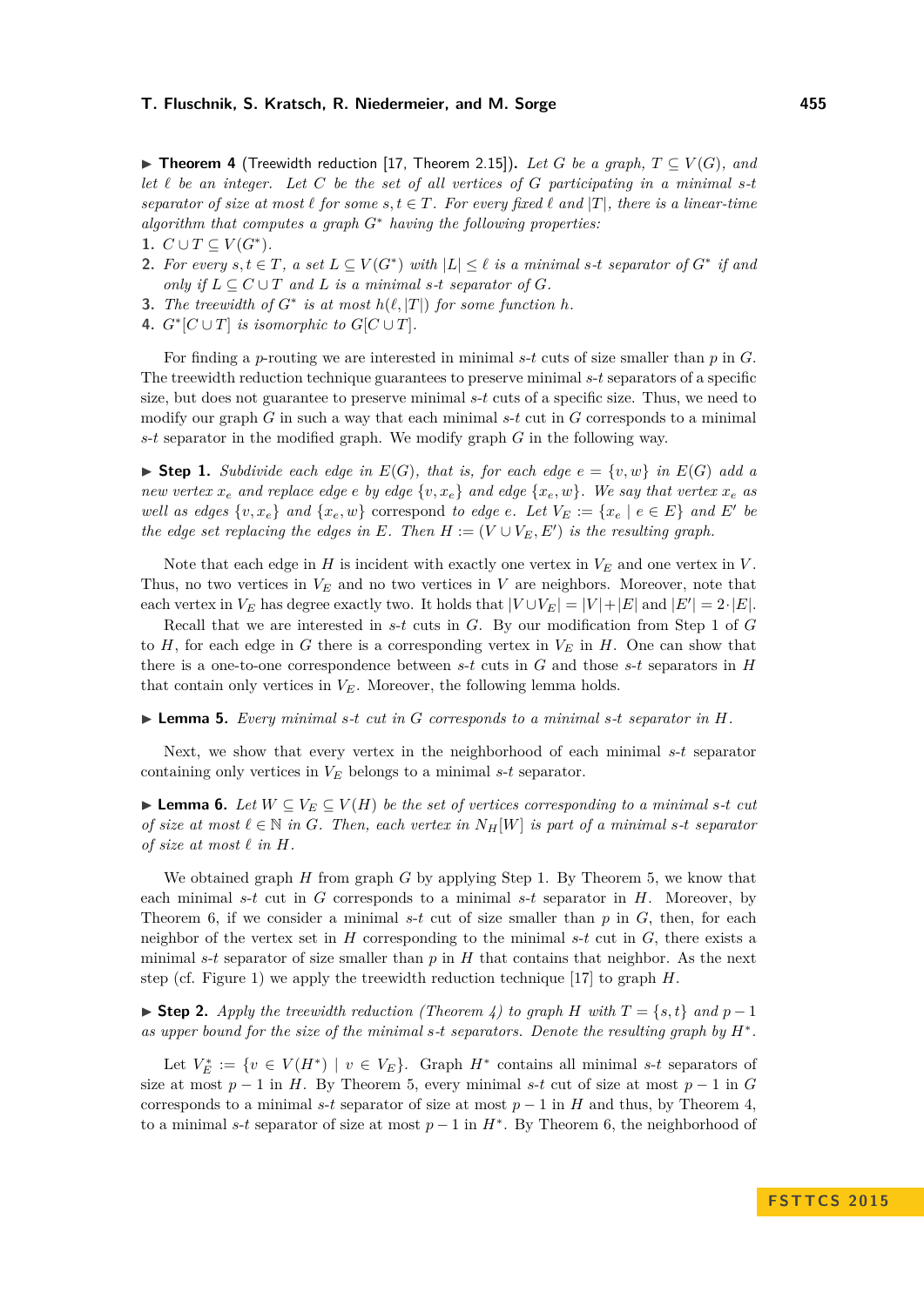each vertex in *H* corresponding to a vertex in  $V_E^*$  is contained in the vertex set  $V(H^*)$ . As a consequence, we can reconstruct each edge in graph *G* that appears in a minimal *s*-*t* cut of size at most  $p-1$  in *G* as an edge in the graph  $H^*$ . As our next step (cf. Figure [1\)](#page-6-0), we contract for each vertex in  $V_E^*$  an incident edge in graph  $H^*$ . We remark that if  $x^{vw}$  is a vertex in  $V_E^*$ , then the only edges incident with vertex  $x^{vw}$  are  $\{v, x^{vw}\}$  and  $\{x^{vw}, w\}$ . In addition, the vertices *v* and *w* are the only neighbors of  $x^{vw}$  in graph *H* and in graph  $H^*$ .

<span id="page-8-2"></span>► Step 3. *Contract for each vertex in*  $V_E^*$  *exactly one incident edge in*  $H^*$  to obtain the *graph G*<sup>∗</sup> *. In other words, undo the subdivision applied on G to obtain H.*

We remark that  $tw(G^*) \leq tw(H^*)$ , since edge contraction does not increase the treewidth of a graph [\[22\]](#page-14-7).

Let  $e = \{v, w\} \in E(G)$  be an edge in *G* and  $x_e \in V_E \subseteq V(H)$  be the corresponding vertex in *H*. Then  $\{v, x_e\}$  and  $\{x_e, w\}$  are the incident edges of  $x_e$  in *H*. If  $x_e \in V(H^*)$ , then one of the incident edges  $\{v, x_e\}$  and  $\{x_e, w\}$  with vertex  $x_e$  is contracted and yields edge  $\{v, w\} \in E(G^*)$ . We say that the edges  $\{v, w\} \in E(G)$  and  $\{v, w\} \in E(G^*)$  correspond one-to-one, and, for example, we write  $\{v, w\} \in E(G) \cap E(G^*)$ .

Considering the graphs  $G$  and  $G^*$ , we remark that one can show that, given an  $s$ - $t$  path in the one graph, one can find an *s*-*t* path in the other graph using a common set of edges in  $E(G) \cap E(G^*)$ . The next lemma states that each minimal *s*-*t* cut of size smaller than *p* in one of the graphs *G* and *G*<sup>∗</sup> is also a minimal *s*-*t* cut of size smaller than *p* in the other graph.

<span id="page-8-0"></span>▶ **Lemma 7.** *Let*  $C \subseteq E(G) \cap E(G^*)$ *. Edge set C is a minimal s-t cut in G of size smaller than p if and only if*  $C$  *is a minimal*  $s$ <sup>*-t*</sup>  $cut$  *in*  $G^*$  *of size smaller than*  $p$ *.* 

Recalling Theorem [3,](#page-6-1) we know that if an instance of MSE is a yes-instance, then we can find *k* edges such that the *k* edges form a solution for the instance and each of the *k* edges is part of a minimal *s*-*t* cut of size smaller than *p* in *G*. By Theorem [7,](#page-8-0) the graphs *G* and *G*<sup>∗</sup> have the same set of minimal *s*-*t* cuts of size smaller than *p*. Combining Theorem [3](#page-6-1) and Theorem [7](#page-8-0) leads to the following lemma.

<span id="page-8-1"></span>▶ Lemma 8.  $(G^*, s, t, p, k)$  *is a yes-instance of* MSE *if and only if*  $(G, s, t, p, k)$  *is a yesinstance of* MSE*.*

By Theorem [8,](#page-8-1) we know that the instances  $(G^*, s, t, p, k)$  and  $(G, s, t, p, k)$  are equivalent for MSE. By our construction, we know that the treewidth of *G*<sup>∗</sup> is upper-bounded by a function only depending on the number p of routes. In addition, we know that MINIMUM SHARED EDGES is fixed-parameter tractable with respect to the number p of routes and an upper bound on the treewidth of the input graph. Thus, we are ready to prove Theorem [2.](#page-5-1)

**Proof of Theorem [2.](#page-5-1)** First we modify our graph  $G = (V, E)$  by applying Steps [1](#page-7-0) to [3.](#page-8-2) Let  $H$ ,  $H^*$ , and  $G^*$  be the according graphs. By Theorem [4,](#page-7-3) the treewidth of  $H^*$  is upperbounded by  $h(p)$  for some function h. Since edge contractions do not increase the treewidth of a graph [\[22\]](#page-14-7), it follows that  $\text{tw}(G^*) \leq \text{tw}(H^*)$ . By Theorem [8,](#page-8-1) the instances  $(G^*, s, t, p, k)$ and (*G, s, t, p, k*) are equivalent for MSE.

We know from Theorem [1](#page-3-1) that  $MSE(p,\omega)$  is fixed-parameter tractable when parameterized by the number  $p$  of routes and by an upper bound  $\omega$  on the treewidth of the input graph. Since function *h* only depends on *p* and  $h(p)$  is upper-bounding the treewidth of graph  $G^*$ , we can solve instance  $(G^*, s, t, p, k)$  in  $f(p) \cdot O(|V(G^*)|)$  time, where f is a computable function only depending on parameter *p*. Since  $|V(G^*)| \leq |V(G)| + p \cdot |E(G)| \leq p \cdot |G|$ and the instances  $(G^*, s, t, p, k)$  and  $(G, s, t, p, k)$  are equivalent for MSE, we can decide instance  $(G, s, t, p, k)$  in  $f(p) \cdot p \cdot O(|G|)$  time, that is, in FPT-time.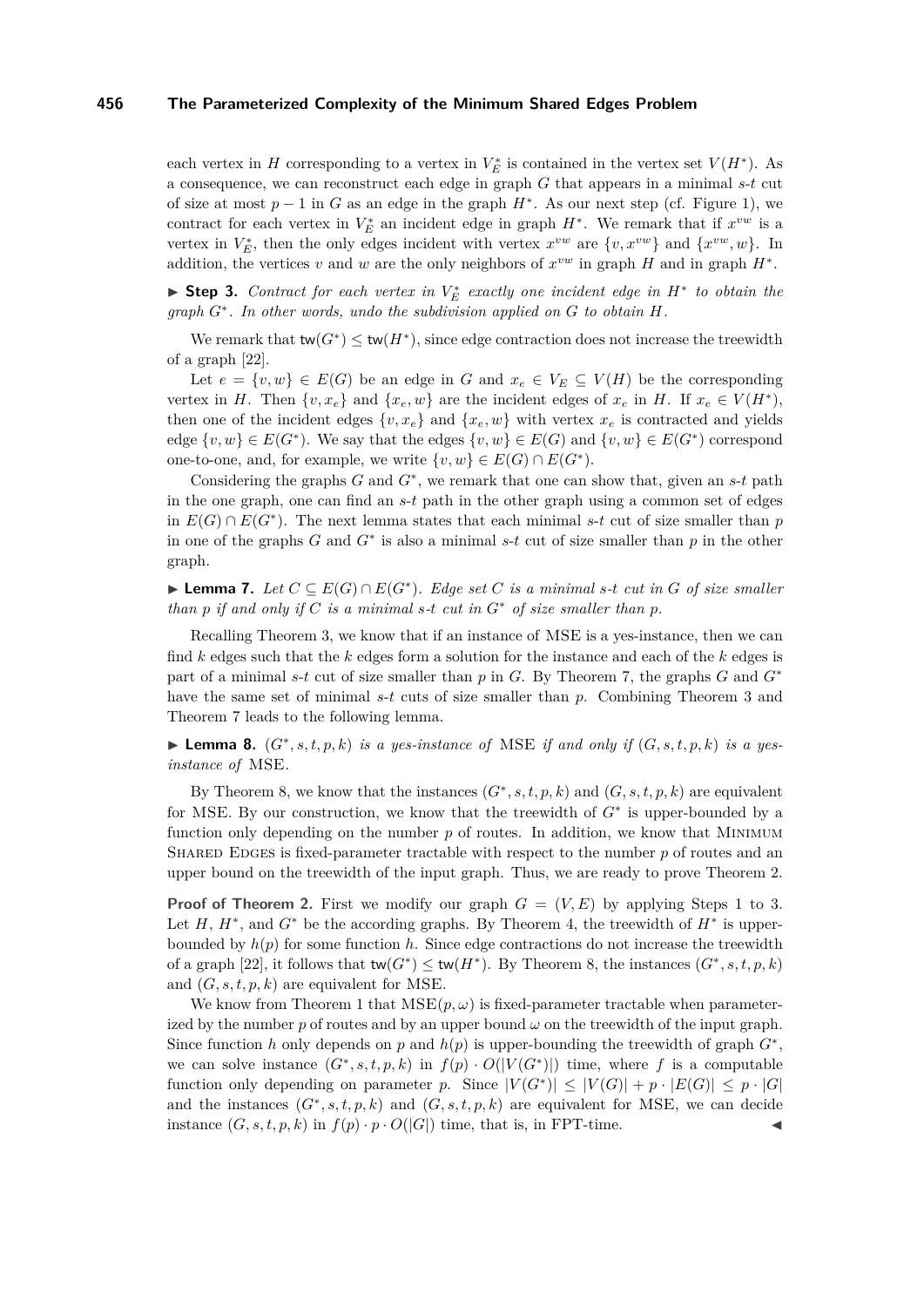Using the dynamic program from Section [3](#page-3-0) the running time of the above algorithm amounts to  $O(p^2 \cdot (h(p) + 4)^{3 \cdot p \cdot (h(p) + 3) + 3} \cdot |G|)$ . Using the bound  $h(p) \leq 2^{O(p^2)}$  [\[17\]](#page-14-4), we obtain a running time of  $2^{p^3 \cdot 2^{O(p^2)}} \cdot (n+m)$ .

## <span id="page-9-0"></span>**5 No Polynomial Kernel for the Parameter Number of Routes**

In the previous section, we showed that MINIMUM SHARED EDGES is fixed-parameter tractable with respect to the number  $p$  of routes. It is well known that a problem is fixedparameter tractable if and only if it admits a problem kernel. Of particular interest is the minimal possible size of a problem kernel. Accordingly, in this section we present the following lower bound.

<span id="page-9-1"></span>**Fheorem 9.** MINIMUM SHARED EDGES *does not admit a polynomial-size problem kernel with respect to the number p of routes, unless NP*  $\subseteq$  *coNP/poly.* 

We prove Theorem [9](#page-9-1) via an *OR-cross-composition* [\[4\]](#page-13-12), that is, given  $\ell$  instances of an NP-hard problem *Q*, all contained in one equivalence class of a polynomial-time computable relation  $\mathcal R$  of our choosing, we compute in polynomial-time an instance  $(G, s, t, p, k)$  of MSE such that

- **(i)** *p* is bounded by a polynomial function of the size of the largest input instance (*boundedness*), and
- **(ii)** (*G, s, t, p, k*) is a yes-instance if and only if one of the input instances is a yes-instance (*correctness*).

If this is possible, then MSE does not admit a polynomial-size problem kernel with respect to *p* unless  $NP \subseteq coNP/poly$  [\[4\]](#page-13-12).

It is tempting to use MSE itself as the problem *Q*, to assume that each of the instances asks for the same number of routes and same number of shared edges by virtue of  $R$ , and to OR-cross-compose by simply gluing the graphs in a chain-like fashion on sinks and sources. This fulfills the boundedness constraint, but not necessarily the correctness constraint, since the instances can "share" shared edges between them. Hence, we use the following problem as the problem *Q* instead.

Almost Minimum Shared Edges (AMSE)

*Input:* An undirected graph *G*, two distinct vertices  $s, t \in V(G)$ , and two integers  $p, k \in \mathbb{N}$ such that *G* has a  $(p, s, t)$ -routing with at most  $k + 1$  shared edges.

*Question:* Is there a  $(p, s, t)$ -routing in *G* with at most *k* shared edges?

<span id="page-9-2"></span>**Proposition 10.** ALMOST MINIMUM SHARED EDGES *is NP-hard.* 

Proposition [10](#page-9-2) can be proven via a reduction from MSE to AMSE that introduces an additional path of length  $k + 1$  connecting *s* and *t*.

If we OR-cross-compose from AMSE instead, we know that if the resulting instance has a *p*-routing with  $\ell(k + 1) - 1$  shared edges, then without loss of generality each of the original instances contributes at most  $k+1$  shared edges. This means that at least one of the original instances is a yes-instance, giving the correctness of the OR-cross-composition.

# **6 W[1]-hardness with Respect to Treewidth**

In this section, we present the following result.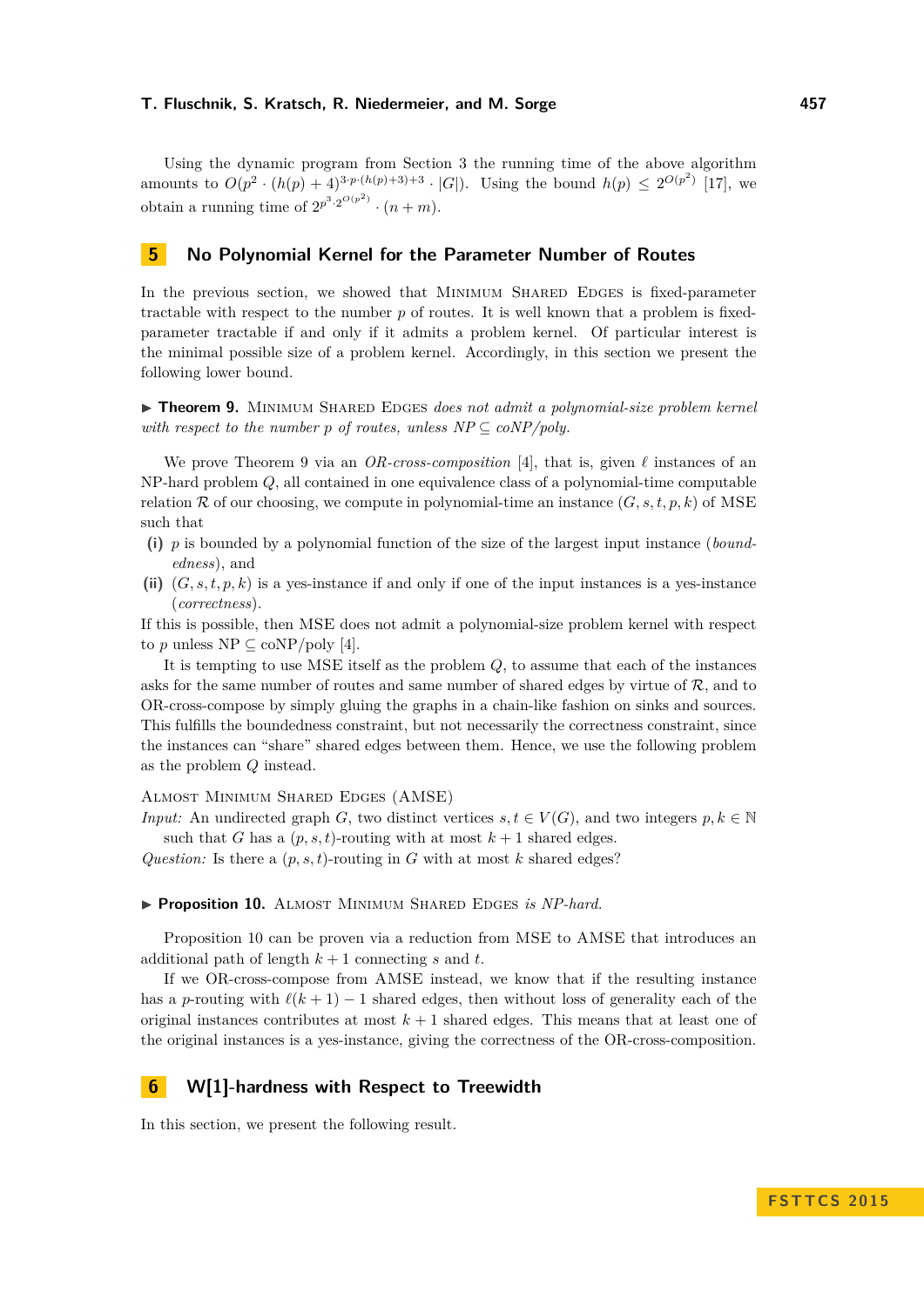<span id="page-10-0"></span> $\triangleright$  **Theorem 11.** MINIMUM SHARED EDGES *is W[1]-hard when parameterized by treewidth and the number k of shared edges combined.*

To prove Theorem [11,](#page-10-0) we give a parameterized reduction from the following problem. Herein,  $\dot{\cup}$  denotes the disjoint union of sets.

Multicolored Clique (MCC)

*Input:* An undirected, *k*-partite graph  $G = (V = V_1 \dot{\cup} \dots \dot{\cup} V_k, E)$  with  $k \in \mathbb{N}$ . *Question:* Is there a set  $C \subseteq V$  of vertices such that  $G[C]$  is a *k*-clique in  $G$ ?

MCC is W[1]-complete when parameterized by  $k$  [\[11\]](#page-13-13). In the remainder of the section  $(G, k)$  is an arbitrary but fixed instance of MCC. We denote  $|V_i| =: n_i$  and  $V_i =:$  $\{v_1^i, \ldots, v_{n_i}^i\}$  for all  $i \in [k]$ . We also say that *G* has the *color classes* 1, ..., *k*, where each color class *i* is represented by the vertices in  $V_i$ . We write  $E_{i,j} := \{ \{v, w\} \in E \mid v \in V_i, w \in V_j \}$ for the edges connecting vertices in  $V_i$  and  $V_j$ ,  $i, j \in [k]$ .

The reduction is based on the following idea. The routes we are to allocate will be split evenly into contingents of routes for each color class by a simple gadget. For each of the color classes, we introduce a selection gadget, that contains vertices (*outputs*) that correspond to the vertices in the MCC instance. Each selection gadget will route almost all the routes in its contingent to exactly one of its outputs. The outputs will then disperse  $(k-1)$ -times a number of routes corresponding to the ID of the vertex that this output represents. In this way, the selection gadgets represent a choice of vertices, one for each color class. In order to verify that the choice represents a clique, we introduce validation gadgets, corresponding to the pairs of color classes. They will receive the routes from the outputs of the selection gadgets, that is, the "input" of the validation gadgets is a sum of two IDs. They induce a small number of shared edges only if the vertices according to the number of routes are connected. In order to achieve this, we ensure that the sum of two IDs uniquely identifies the vertices. We achieve this by using Sidon sets.

**Vertex IDs based on Sidon sets.** A *Sidon set* is a set  $S \subseteq \mathbb{N}$  that fulfills that for each  $i, j, k, \ell \in S$  holds that if  $i + k = j + \ell$  then  $\{i, k\} = \{j, \ell\}$ . That is, the sum of any two distinct elements in *S* is unique. A Sidon set *S* with  $\max_{i \in S} i \in O(|S|^3)$  can be constructed on  $O(|S|)$  time [\[9,](#page-13-14) page 42]. As mentioned, we use a Sidon set to distinguish numbers of routes corresponding to vertices. For this purpose, we fix a Sidon set *S* with  $|S| = |V|$  and assign to each vertex  $v \in V$  an *ID*  $g(v) \in S$  where *g* is a bijection. For technical reasons, we need the following additional properties of *g* (and *S*):

(i)  $g(v) \geq n^3$  for all  $v \in V$ ,

(ii)  $|g(v) - g(w)| \geq n^3$  for all  $v, w \in V$ ,  $v \neq w$ , and

(iii)  $|(g(v) + g(w)) - (g(x) + g(y))| \geq n^3$  for all  $v, w, x, y \in V$ ,  $v \neq w$ ,  $y \notin \{v, w, x\}$ .

Clearly, by adding one to each integer in the Sidon set *S* and then multiplying each integer by  $n^3$  we obtain a Sidon set and a mapping  $g$  that fulfill all of the above properties simultaneously.

To enforce that only adjacent vertices are chosen in the selection gadgets, a part in a validation gadget that represents an edge must have the property that, if many routes are routed through it, then the number of routes corresponds to precisely the sum of IDs of the endpoints of the edge that is represented by this part. To do this, we have to enforce both upper and lower bounds on the sum of IDs. Upper bounds will be enforced by long parallel paths; for lower bounds, we use the notion of "complement" of an ID. For this, we define  $\overline{g(v)} := M - g(v)$  for all  $v \in V$ , where  $M := n^3 + \max_{v \in V} g(v)$ . Note that  $g(v) + g(w) < g(x) + g(y)$  if and only if  $\overline{g(v)} + \overline{g(w)} > \overline{g(x)} + \overline{g(y)}$  for  $v, w, x, y \in V$ .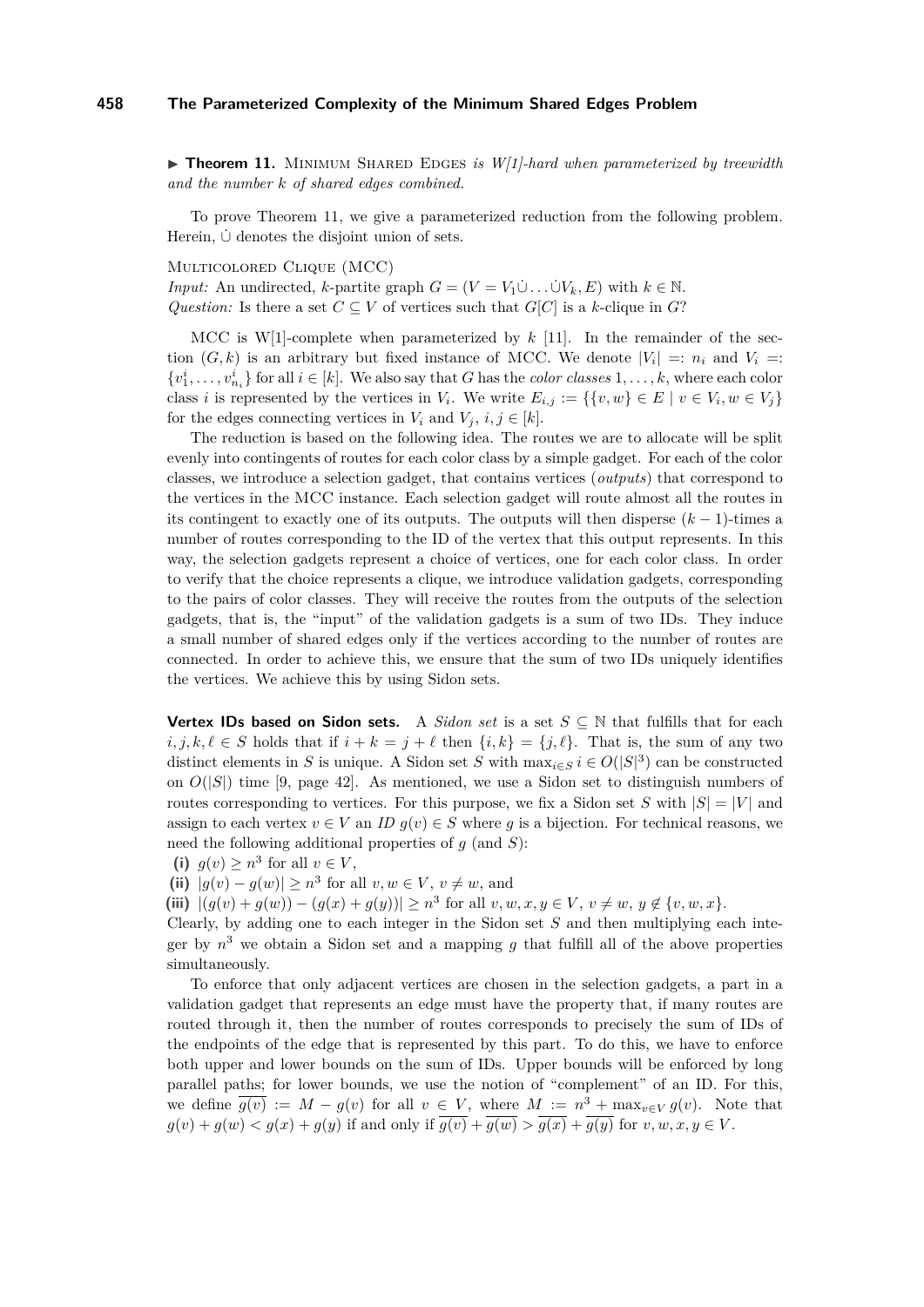#### **Construction**

In the following, we describe the construction of the instance  $(G', s, t, p, k')$  of MSE, given instance  $(G, k)$  of MCC. Initially,  $G'$  consists only of the two vertices  $s$  and  $t$ , the source and the sink vertex, respectively. We describe the gadgets we use and their interconnections, which will fully describe the construction of  $G'$ . As mentioned, our gadgetry consists of two gadget types, selection gadgets on the one hand and validation gadgets on the other hand.

Before we proceed, we fix the following notation. An *m*-chain is a  $P_{m+1}$ , i.e., a path of length *m*. A set of  $\ell$  *m*-chains with common endpoints we call an  $(\ell, m)$ -bundle. A  $(q, \ell, m)$ *feather* is obtained by identifying one endpoint of an  $(\ell, m)$ -bundle with one endpoint of a *q*-chain. In the following, by attaching a chain, bundle, or feather  $H$  to a vertex  $v$ , we mean to identify *v* with an endpoint of *H*.

We set the number of paths  $p = (|E| - {k \choose 2} + k \cdot ((k-1) \cdot M + 1) + n$  and the number of shared edges  $k' = k \cdot k^{10} + k \cdot (k + 2(k - 1)) \cdot k^5 + {k \choose 2} \cdot 3k$ .

**Selection gadgets.** For each color class  $i \in [k]$  in the instance  $(G, k)$ , we construct a selection gadget  $|i|$  that selects exactly one vertex of  $V_i$  as follows.

We introduce vertex  $c_i$  corresponding to color class *i* in  $(G, k)$ . We connect *s* with  $c_i$ via a  $((k-1) \cdot M + n_i + 1, k' + 1)$ -bundle. Each of the chains in the bundle will be in exactly one route later. We introduce the vertices  $x_1^i, \ldots, x_{n_i}^i$  in  $G'$ , corresponding to the vertices  $v_1^i, \ldots, v_{n_i}^i \in V_i$ , and we connect  $c_i$  to each of them by a  $k^{10}$ -chain. These vertices serve as hubs for the routes later; only one of them will carry almost all routes in any solution, representing the choice of a vertex into the clique.

In order to relay this choice to all the validation gadgets, we do the following. First, we attach a *k*-chain to each vertex  $x_j^i$ ,  $1 \leq j \leq n_i$ . Let  $x_{j,1}^i, \ldots, x_{j,k}^i$  denote the vertices on the chain attached to  $x_j^i$ , indexed by the distance on the chain to vertex  $x_j^i$ ; each vertex except  $x_{j,k}^i$  will make its own connection to the validation gadgets. We connect each  $x_{j,\ell}^i$ ,  $\ell \in$  $[k-1]$ , with the vertex  $c_i c_{\ell'}$  in the validation gadget  $|i, \ell'|$  (introduced below), where  $\ell' = \ell$ if  $\ell < i$  and  $\ell' = \ell + 1$  otherwise. The connection is made by attaching a  $(k^5, g(v_j^i), k' + 1)$ feather to  $x_{j,\ell}^i$  and  $c_i c_{\ell'}$ . Furthermore, to relay also the complement IDs, we connect each  $x_{j,\ell}^i$ ,  $\ell \in [k-1]$ , with the vertex  $\overline{c_i c_{\ell'}}$  by attaching a  $(k^5, g(v_j^i), k' + 1)$ -feather to them. We  $k^5$ subdivide each edge on the *k*-chain we attached to  $x_j^i$ , that is, we replace each edge by a  $k^5$ -chain. We apply this to all edges on the path  $x_1^i, \ldots, x_{n_i}^i$ . This will ensure that in each color class, only the "ID relay vertices"  $x_{j,\ell}^i$  corresponding to one ID will carry more than one route. Note that the only differences between the ID relay vertices are the second entries of the feathers, which depend on the corresponding values of the Sidon set. Finally, we connect vertex  $x_{j,k}^i$  to *t* via a  $(2, k' + 1)$ -bundle; this vertex ensures that each  $k^5$ -chain between two vertices  $x_{j,\ell}^i$  corresponding to the chosen ID is shared.

**Validation gadgets.** We need to check that the chosen vertices are adjacent using only their IDs. For this we encode the sums of IDs corresponding to two adjacent vertices into a bundle which has to be passed by the routes relayed from the selection gadgets. The budget will not allow to share any of the paths in this bundle. In this way, any sum of IDs has to be below a certain threshold. To get a lower bound, we also introduce bundles for sums of complement IDs of adjacent vertices. Finally, we ensure that an "ID" bundle and its "complement ID" bundle can be used simultaneously, only if they correspond to the same pair of vertices.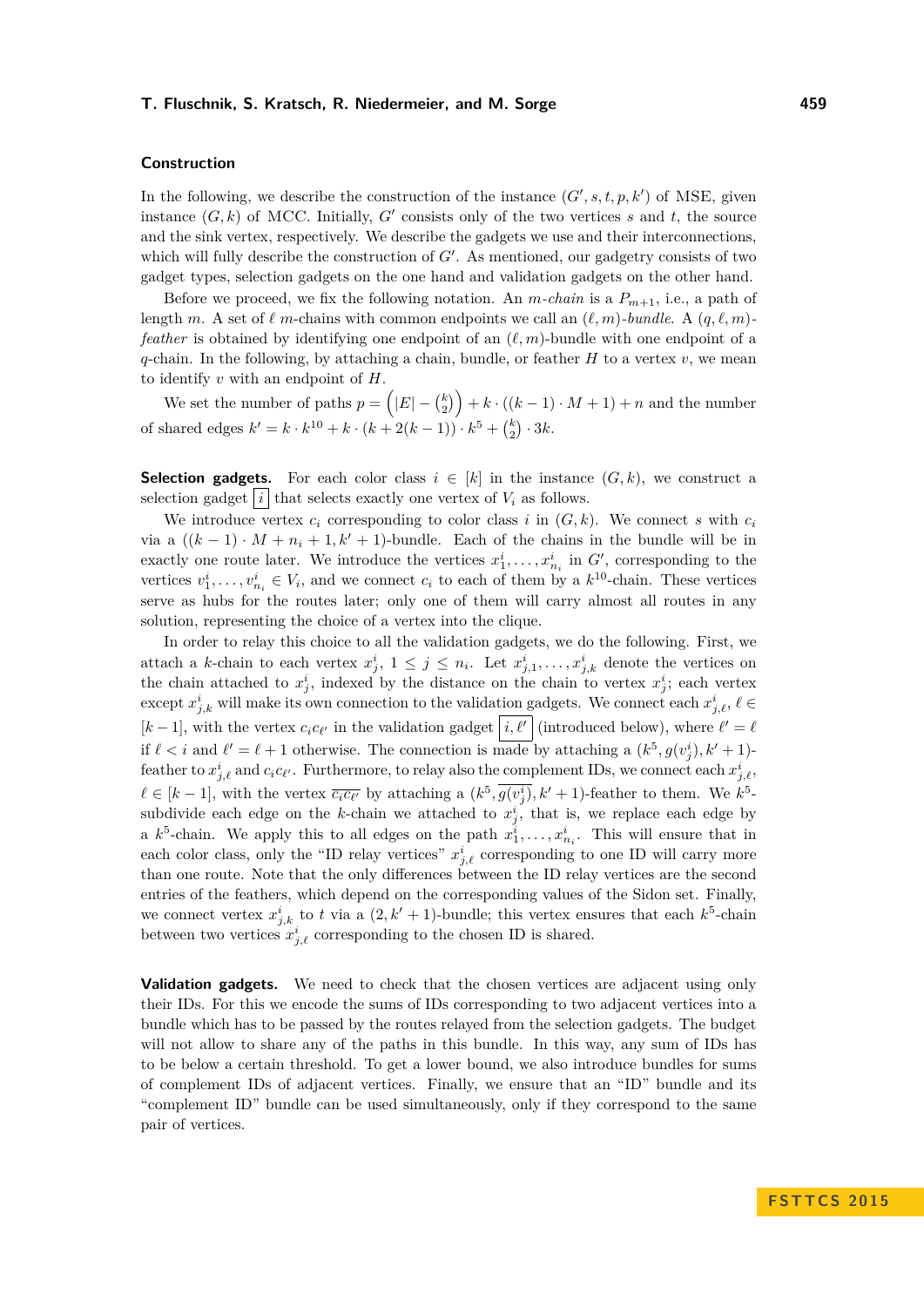We now describe the construction of a validation gadget  $(i, j)$ ,  $i, j \in [k]$ ,  $i < j$ . We introduce exactly two vertices  $c_i c_j$  and  $\overline{c_i c_j}$  (recall that these vertices already appeared in the description of the selection gadgets). We introduce a vertex for each edge between *V<sup>i</sup>* and  $V_j$ , that is, if  $\{v^i_y, v^j_z\} \in E_{i,j}$ , then we introduce the vertex  $x^i_y x^j_z$  in  $G'$ . We connect each  $x_y^i x_z^j$  to  $c_i c_j$  by attaching a  $(k, g(v_y^i) + g(v_z^j), k' + 1)$ -feather, we connect  $x_y^i x_z^j$  to  $\overline{c_i c_j}$ by attaching a  $(k, \overline{g(v_y^i)} + g(v_z^j), k' + 1)$ -feather, and we connect  $x_y^i x_z^j$  to the sink vertex t by attaching a *k*-chain. Only one of the connections to the sink will carry more than one route; hence, it will be possible to use only one pair of complementary bundles (corresponding to a pair of adjacent vertices).

For technical reasons, we need that each pair of bundles carries at least one route; this is achieved by also connecting *s* with  $c_i c_j$  via an  $(|E_{i,j}| - 1, k' + 1)$ -bundle.

The correctness proof is deferred to the full version.

#### **Upper-Bound on the Treewidth**

To construct a tree decomposition of small width, we start out with a single bag *A*, where  $A := \{s\} \cup \{t\} \cup \{c_i \mid i \in [k]\} \cup \{c_i c_j \mid 1 \leq i < j \leq k\} \cup \{\overline{c_i c_j} \mid 1 \leq i < j \leq k\}.$  Note that  $|A| = 2 + k + 2{k \choose 2}$ . Since all gadgets are interconnected via only vertices from the set *A*, in order to construct a tree decomposition for  $G'$ , we can build a tree decomposition  $\mathbb{T}'$  of each gadget separately, then add  $\tilde{A}$  to each of its bags, and then attach  $\mathbb{T}'$  to the bag  $\tilde{A}$  we started with. Observe that each chain, bundle, and feather is a series-parallel graph. Since each gadget allows a tree-like structure where each edge corresponds to a series-parallel graph and each leaf is contained in *A*, we can find a tree decomposition of width at most 4 for each gadget. Hence, the treewidth of the graph *G'* as constructed above is upper-bounded by  $2\binom{k}{2} + k + 2 + 4$ .

## **7 Conclusion**

Minimum Shared Edges (MSE) is a fundamental NP-hard network routing problem. We focused on exact solutions for the case of undirected, general graphs and provided several classification results concerning the parameterized complexity of MSE.

It is fair to say that our fixed-parameter tractability results (based on tree decompositions and the treewidth reduction technique [\[17\]](#page-14-4)) are still far from practical relevance. Our studies indicate, however, that MSE is a natural candidate for performing a wider multivariate complexity analysis [\[12,](#page-13-15) [19\]](#page-14-8) as well as studying restrictions to special graph classes. For instance, there is a simple search tree algorithm solving MSE in  $O((p-1)^k \cdot (m+n)^2)$ time which might be useful in some applications [\[14\]](#page-13-0). Moreover, it can be shown that on unbounded undirected grids (without holes), due to combinatorial arguments, MSE can be decided in constant time after reading the input [\[14\]](#page-13-0). On the contrary, ongoing work indicates that MSE remains NP-hard when restricted to planar graphs (which might be of particular relevance when studying street networks). NP-hardness also prevails in case of graphs with maximum degree five [\[14\]](#page-13-0).

In the known (pseudo) polynomial-time algorithms for graphs of bounded treewidth the exponents in the running time depend exponentially on the treewidth [\[1,](#page-13-2) [2\]](#page-13-1). It would be interesting to know whether a polynomial dependence is achievable.

A further line of future work is to study closely related problems and natural variants of MSE. For instance, can the positive results be transferred to the more general Minimum Vulnerability problem [\[2\]](#page-13-1) (see the introductory section)? There are also some preliminary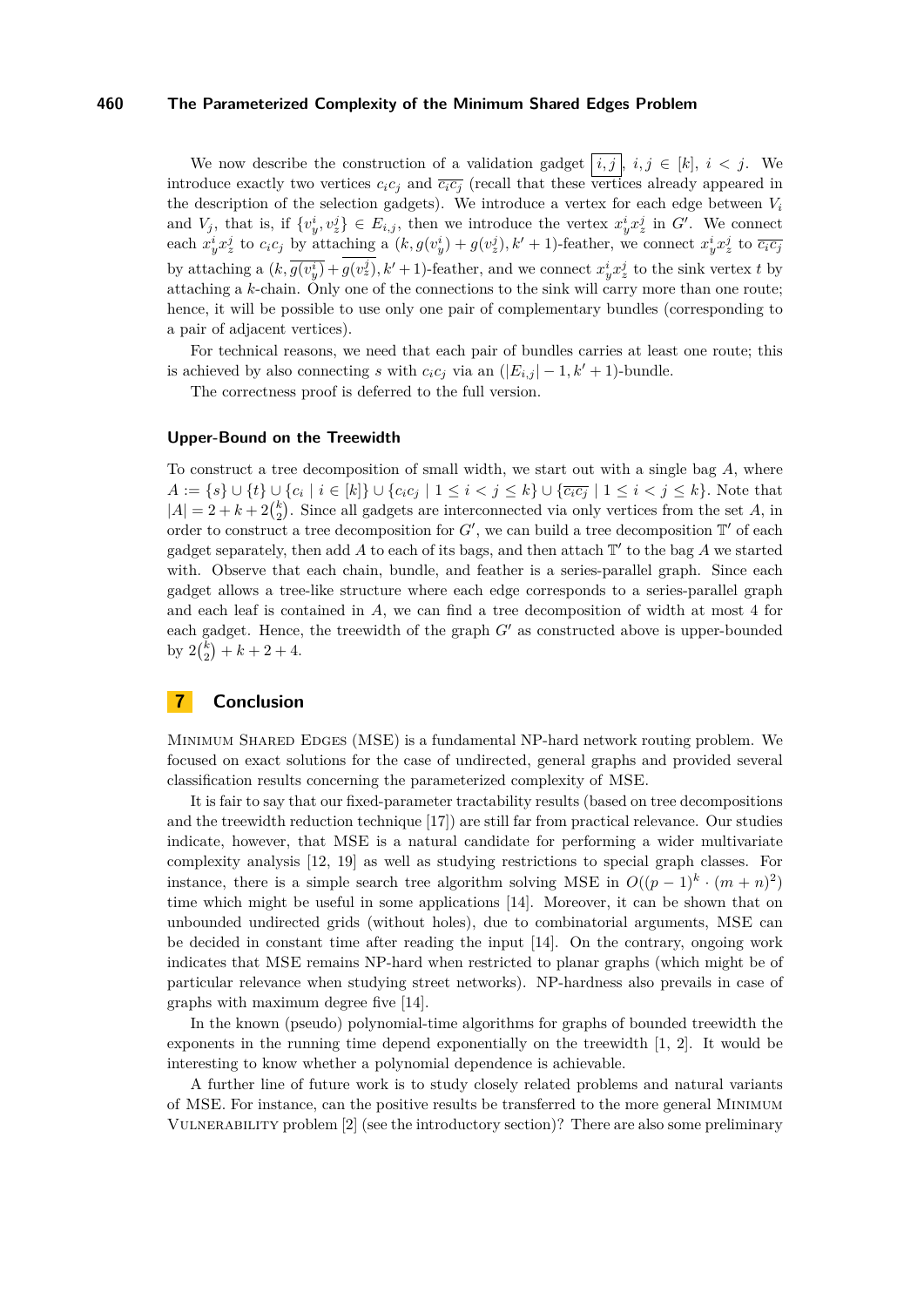investigations concerning the problem SHORT MINIMUM SHARED EDGES (with an additional upper bound on the maximum length of a route) [\[14\]](#page-13-0). Finally, it is natural to study "timesharing" aspects for the shared edges, yielding a further natural variant of MSE.

#### **References**

- <span id="page-13-2"></span>**1** Yusuke Aoki, Bjarni V. Halldórsson, Magnús M. Halldórsson, Takehiro Ito, Christian Konrad, and Xiao Zhou. The minimum vulnerability problem on graphs. In *Proc. 8th International Conference on Combinatorial Optimization and Applications (COCOA'14)*, volume 8881 of *LNCS*, pages 299–313. Springer, 2014.
- <span id="page-13-1"></span>**2** Sepehr Assadi, Ehsan Emamjomeh-Zadeh, Ashkan Norouzi-Fard, Sadra Yazdanbod, and Hamid Zarrabi-Zadeh. The minimum vulnerability problem. In *Proc. 23rd International Symposium on Algorithms and Computation (ISAAC'12)*, volume 7676 of *LNCS*, pages 382–391. Springer, 2012.
- <span id="page-13-4"></span>**3** René van Bevern, Andreas Emil Feldmann, Manuel Sorge, and Ondřej Suchý. On the parameterized complexity of computing balanced partitions in graphs. *Theory of Computing Systems*, 57(1):1–35, 2015.
- <span id="page-13-12"></span>**4** Hans L. Bodlaender, Bart M. P. Jansen, and Stefan Kratsch. Kernelization lower bounds by cross-composition. *SIAM Journal on Discrete Mathematics*, 28(1):277–305, 2014.
- <span id="page-13-3"></span>**5** Rajesh Chitnis, László Egri, and Dániel Marx. List *H*-coloring a graph by removing few vertices. In *Proc. 21st European Symposion on Algorithms (ESA '13)*, volume 8125 of *LNCS*, pages 313–324. Springer, 2013.
- <span id="page-13-6"></span>**6** Marek Cygan, Fedor V. Fomin, Lukasz Kowalik, Daniel Lokshtanov, Dániel Marx, Marcin Pilipczuk, Michal Pilipczuk, and Saket Saurabh. *Parameterized Algorithms*. Springer, 2015.
- <span id="page-13-11"></span>**7** Marek Cygan, Jesper Nederlof, Marcin Pilipczuk, Michal Pilipczuk, Johan M. M. van Rooij, and Jakub Onufry Wojtaszczyk. Solving connectivity problems parameterized by treewidth in single exponential time. In *Proc. IEEE 52nd Annual Symposium on Foundations of Computer Science (FOCS'11)*, pages 150–159, 2011.
- <span id="page-13-9"></span>**8** Reinhard Diestel. *Graph Theory*, volume 173 of *Graduate Texts in Mathematics*. Springer, 4th edition, 2010.
- <span id="page-13-14"></span>**9** Apostolos Dimitromanolakis. Analysis of the Golomb ruler and the Sidon set problems, and determination of large, near-optimal Golomb rulers. Master's thesis, Department of Electronic and Computer Engineering, Technical University of Crete, June 2002. <http://www.cs.toronto.edu/~apostol/golomb/>.
- <span id="page-13-7"></span>**10** Rodney G. Downey and Michael R. Fellows. *Fundamentals of Parameterized Complexity*. Texts in Computer Science. Springer, 2013.
- <span id="page-13-13"></span>**11** Michael R. Fellows, Danny Hermelin, Frances A. Rosamond, and Stéphane Vialette. On the parameterized complexity of multiple-interval graph problems. *Theoretical Computer Science*, 410(1):53–61, 2009.
- <span id="page-13-15"></span>**12** Michael R. Fellows, Bart M. P. Jansen, and Frances A. Rosamond. Towards fully multivariate algorithmics: Parameter ecology and the deconstruction of computational complexity. *European Journal of Combinatorics*, 34(3):541–566, 2013.
- <span id="page-13-8"></span>**13** Jörg Flum and Martin Grohe. *Parameterized Complexity Theory*. Springer, 2006.
- <span id="page-13-0"></span>**14** Till Fluschnik. The parameterized complexity of finding paths with shared edges. Master thesis, Institut für Softwaretechnik und Theoretische Informatik, TU Berlin, 2015. <http://fpt.akt.tu-berlin.de/publications/theses/MA-till-fluschnik.pdf>.
- <span id="page-13-5"></span>**15** Gregory Gutin, Mark Jones, and Bin Sheng. Parameterized complexity of the *k*-arc Chinese postman problem. In *Proc. 22nd European Symposium on Algorithms (ESA '14)*, volume 8737 of *LNCS*, pages 530–541. Springer, 2014.
- <span id="page-13-10"></span>**16** Ton Kloks. *Treewidth, Computations and Approximations*, volume 842 of *Lecture Notes in Computer Science*. Springer, 1994.